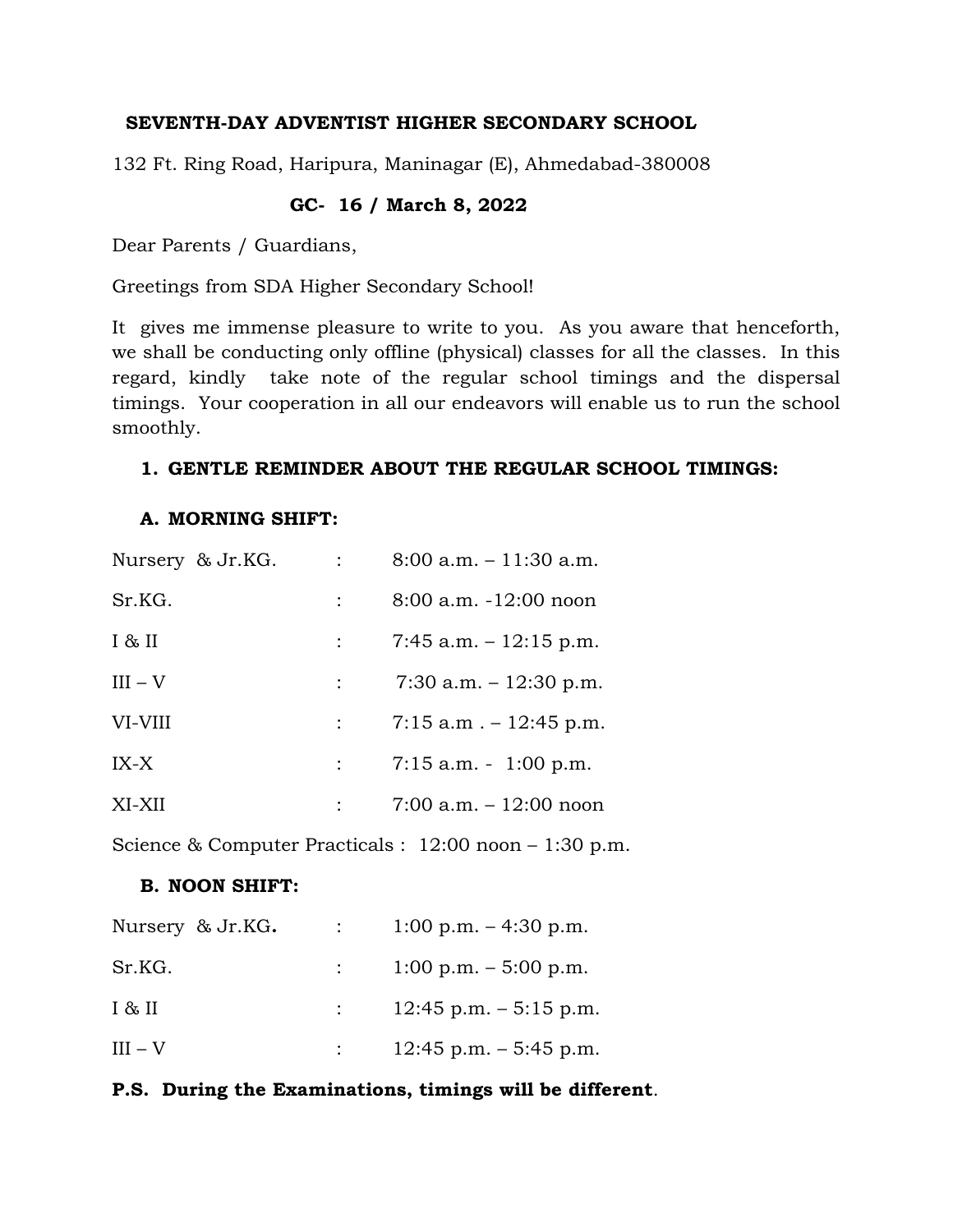# **2. CLASS WISE ORDER OF DISPERSAL OF STUDENTS DURING REGULAR SCHOOL TIMINGS**

| <b>Class</b>                  | <b>Dispersal Timings</b> | <b>Dispersal Place</b>                  |
|-------------------------------|--------------------------|-----------------------------------------|
| Jr. KG (Morning Shift)        | 11:30 a.m.               | Canteen Area                            |
|                               | onwards                  |                                         |
| Jr.KG (Noon Shift)            | 4:30 p.m. onwards        | Canteen Area                            |
| Sr.KG (Morning Shift)         | $11:50$ a.m.             | Ground Floor (Jr.KG                     |
|                               | onwards                  | Classrooms)                             |
| Sr.KG (Noon Shift)            | $5:00$ p.m. onwards      | Ground Floor (Jr.KG                     |
|                               |                          | Classrooms)                             |
| Stds. I & II (Morning Shift)) | $12:00$ noon             | Canteen Area: Std. I                    |
|                               | onwards                  | Omega Block (Near Library) :<br>Std. II |
| Std. I & II (Noon Shift)      | $5:15$ p.m. onwards      | Canteen Area: Std. I                    |
|                               |                          | Behind Principal's Office: Std. II      |
|                               |                          | (I - L) Omega Block (Near the           |
|                               |                          | Library): Std. II ( $M - U$ )           |
| Stds. III & IV (Morning       | 12:15                    | Small gates at the eastern side of      |
| (Maninagar)<br>shift),        | p.m.onwards              | the school campus.                      |
|                               |                          |                                         |
| Std. V (Morning shift),       |                          | (from main gate at the southern)        |
| Maninagar                     |                          | side)                                   |
|                               |                          |                                         |
| Std. III (Noon Shift)         | 5:40 p.m. onwards        | <b>Std. III</b> : Students leaving with |
|                               |                          | parents-from Canteen Area               |
|                               |                          | <b>Std. III</b> : Students leaving by   |
|                               |                          | private vehicles (auto, van, bus,       |
|                               |                          | etc) - from Quadrangle, Alpha           |
|                               |                          | Block.                                  |
| Std. IV                       | $5:45$ p.m. onwards      | <b>Std. IV</b> : from Volleyball Court  |
|                               |                          | (Nr. Omega block)                       |
|                               |                          | <b>Std. V</b> : Students leaving by     |
| Std. V                        | $5:50$ p.m. onwards      | Auto / Van - From Library are           |
|                               |                          | (Nr. Omega block)                       |
|                               |                          |                                         |
|                               |                          | <b>Std. V</b> : Students Leaving with   |
|                               |                          | parents : Ground Floor Shalom           |
|                               |                          | Block Open Area adjacent to<br>canteen) |
|                               |                          |                                         |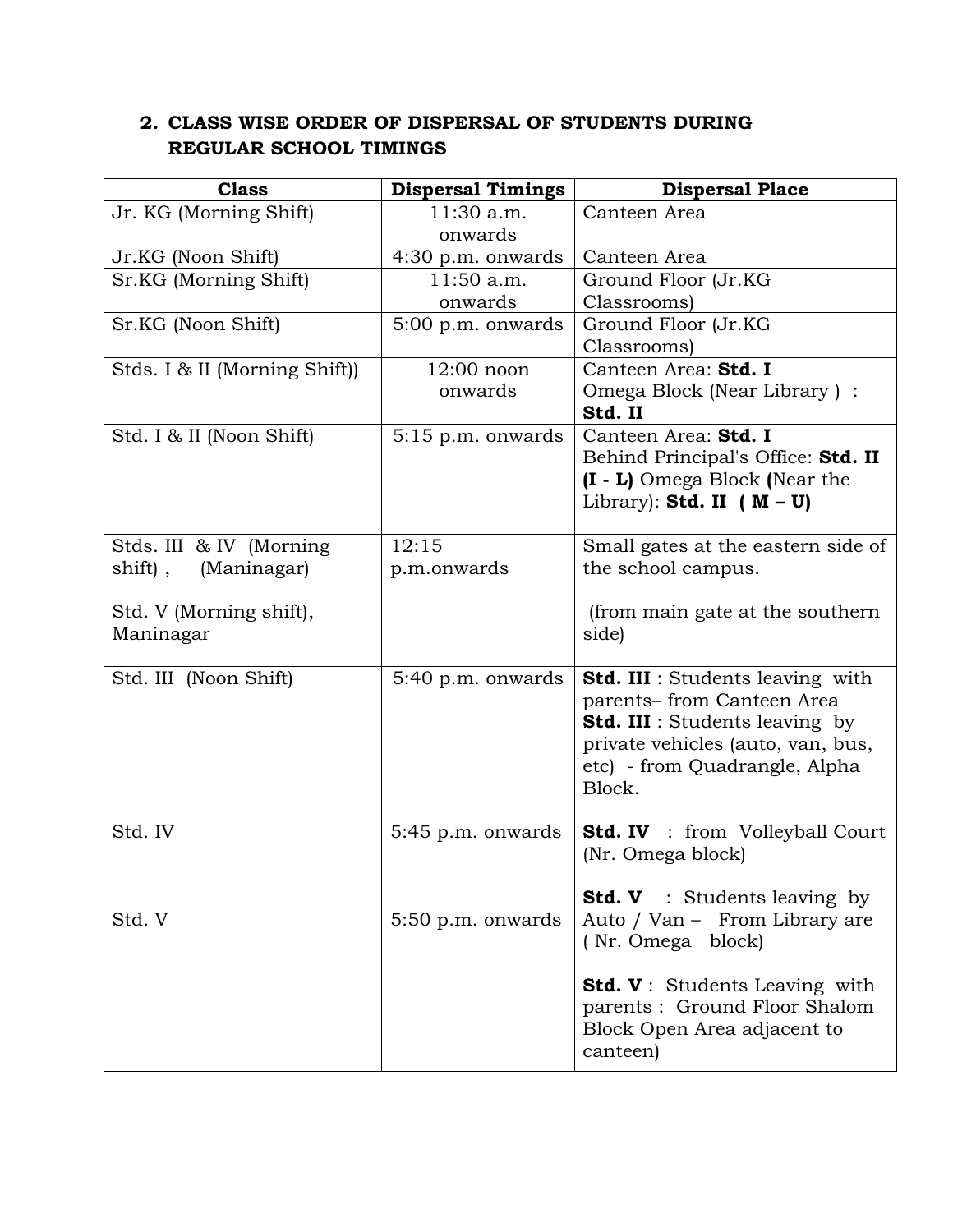| Std. VI<br>Students will leave from the<br>12:30 p.m.                                 |  |
|---------------------------------------------------------------------------------------|--|
| onwards<br>Quadrangle, Alpha Block                                                    |  |
|                                                                                       |  |
|                                                                                       |  |
|                                                                                       |  |
|                                                                                       |  |
|                                                                                       |  |
| Students will leave from the<br>12:30 p.m.                                            |  |
| Std. VII<br>onwards<br>Volleyball court, Omega block.                                 |  |
|                                                                                       |  |
|                                                                                       |  |
| Students will leave from the<br>$12:45$ p.m.                                          |  |
| Std. VIII<br>onwards<br>Lawn Tennis/Basketball courts                                 |  |
| Students will leave from the<br>Std. IX<br>12:50 p.m.                                 |  |
| onwards<br>Quadrangle, Alpha Block                                                    |  |
|                                                                                       |  |
| Std. X<br>Students will leave from the fees<br>$1:00$ p.m. onwards                    |  |
| counters area                                                                         |  |
| Std. XI<br>11:45 a.m.<br>Students will leave from                                     |  |
|                                                                                       |  |
| Alpha Block open area.<br>onwards                                                     |  |
| Std. XII<br>$12:00$ noon<br>Students will leaving from                                |  |
| onwards<br>Alpha Block open area                                                      |  |
| Students coming to school<br>Will leave from the<br>Either from gate no. 1 or 4 only. |  |
| parking area.<br>by                                                                   |  |
| bicycles/scooters/motorbike                                                           |  |
| $2 & 3$ only                                                                          |  |
| Entry Gates for all                                                                   |  |
| Exit Gates for all<br>$1 & 4$ only                                                    |  |

With warm regards.

Yours sincerely,

 $Sd$  /-

Dr. G. Immanuel Principal

- P.S.1. Everyone is expected to follow the above mentioned guidelines in order to have smooth dispersal.
	- 2. Everyone who enters the school campus is requested to observe Covid- 19 guidelines without fail. Please do not forget to wear a mask, maintain Social distance, sanitize hands often, etc.